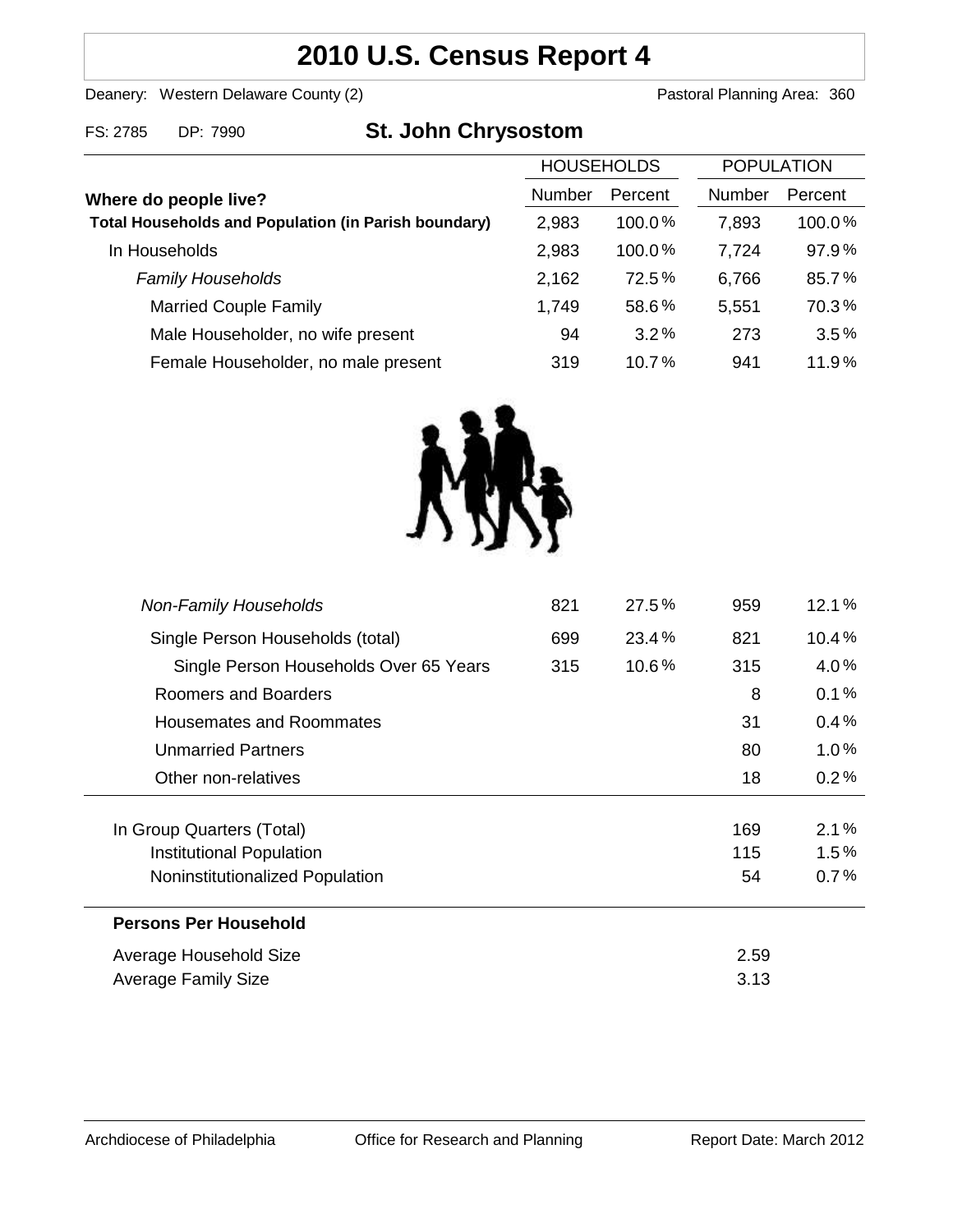# **2010 U.S. Census Report 4**

Deanery: Western Delaware County (2) Deanery: Western Delaware County (2)

### FS: 2785 DP: 7990 **St. John Chrysostom**

|                                                      |        | <b>POPULATION</b> |  |
|------------------------------------------------------|--------|-------------------|--|
| Where do Children - Under Age 18 Live?               | Number | Percent           |  |
| Total Children - Under Age 18 (in Parish boundary)   | 1,867  | 100.0%            |  |
| In Households                                        | 1,867  | 100.0%            |  |
| Householder or spouse is under 18                    | 0      | 0.0%              |  |
| With Related:                                        |        |                   |  |
| Married-Couple Family                                | 1,430  | 76.6%             |  |
| Male Householder, No Wife Present                    | 71     | 3.8%              |  |
| Female Householder, No Husband Present               | 252    | 13.5%             |  |
| <b>Other Related Householder</b>                     | 25     | 1.4%              |  |
| <b>With Non-Relatives</b>                            | 13     | 0.7%              |  |
| <b>Grandparent Householder</b>                       | 76     | 4.1%              |  |
| In Group Quarters                                    | 0      | 0.0%              |  |
| Institutionalized population                         | 0      | 0.0%              |  |
| Noninstitutionalized population                      | 0      | 0.0%              |  |
| Where do Adults - Age 65 and Older - Live?           |        |                   |  |
| Total Adults - Age 65 and Older (in Parish boundary) | 1,275  | 100.0%            |  |
| In Households                                        | 1,172  | 91.9%             |  |
| Family Households:                                   | 818    | 64.1%             |  |
| Is Householder or Spouse                             | 721    | 56.6%             |  |
| With Other Relative Householder                      | 13     | 1.0%              |  |
| With Non-Related Householder                         | 4      | 0.3%              |  |
| is Parent                                            | 57     | 4.5%              |  |
| is Parent-in-Law                                     | 22     | 1.7%              |  |
| In Non-family Households:                            | 354    | 27.8%             |  |
| Male Living Alone                                    | 79     | 6.2%              |  |
| Male not Living Alone                                | 10     | $0.8\%$           |  |
| Female Living Alone                                  | 236    | 18.5%             |  |
| Female not Living Alone                              | 9      | 0.7%              |  |
| Other                                                | 19     | 1.5%              |  |
| In Group Quarters                                    | 103    | 8.1%              |  |
| Institutionalized population                         | 98     | 7.7%              |  |
| Noninstitutionalized population                      | 5      | 0.4%              |  |
| <b>Housing Units in the Parish boundary</b>          |        |                   |  |
| <b>Total Housing Units</b>                           | 3,098  | 100.0%            |  |
| Occupied                                             | 2,983  | 96.3%             |  |
| Owner-Occupied                                       | 2,600  | 83.9%             |  |
| Renter-Occupied<br>H.                                | 383    | 12.3%             |  |
| Vacant                                               | 115    | 3.7%              |  |

Archdiocese of Philadelphia **Office for Research and Planning** Report Date: March 2012